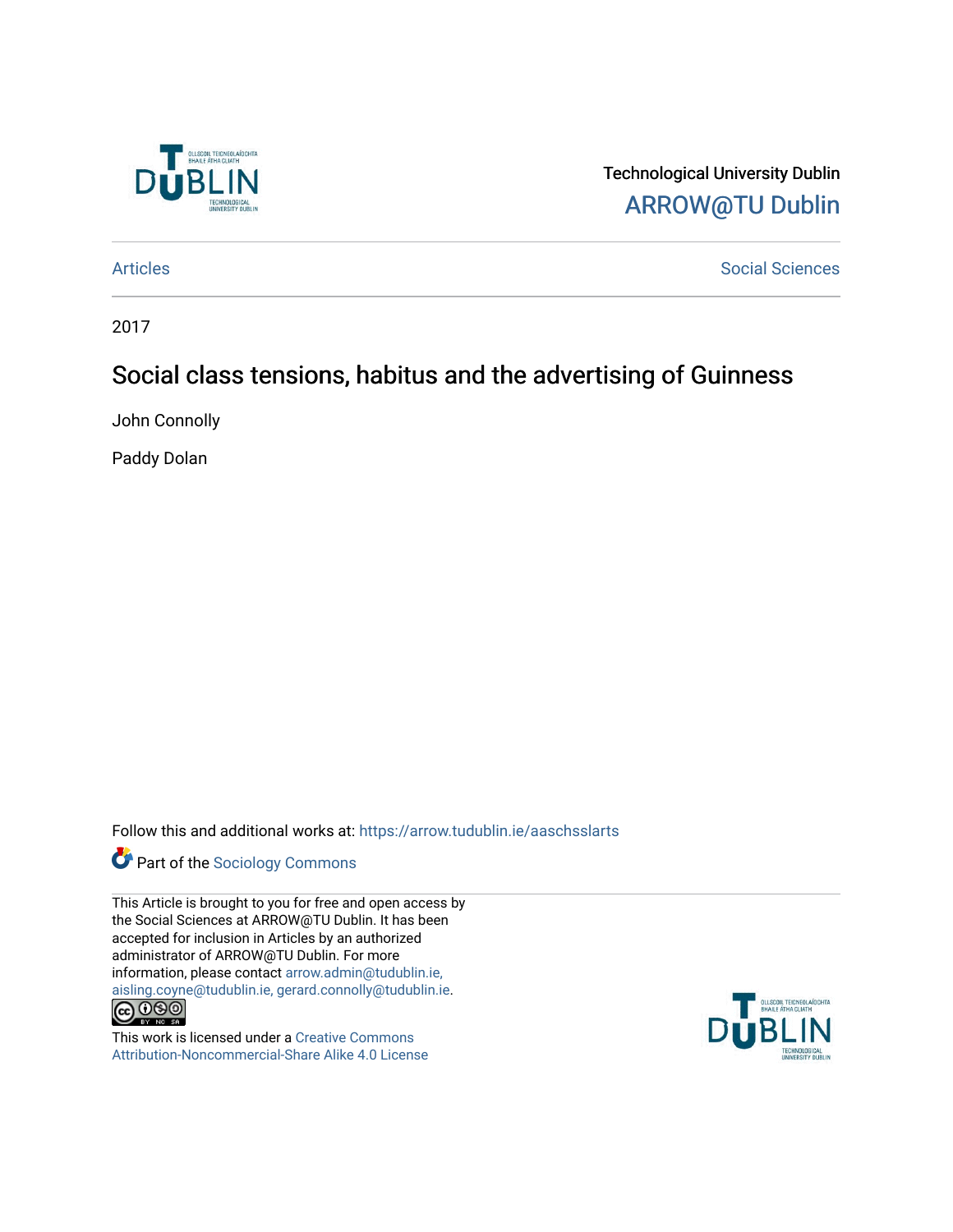**6767[64](http://crossmark.crossref.org/dialog/?doi=10.1111%2F1467-954X.12388&domain=pdf&date_stamp=2016-05-30)**SOR0010.1177/0038026116676764Sociological Review**Connolly and Dolan**

*Article*

**The Sociological Review**

# **Social class tensions, habitus and the advertising of Guinness**

The Sociological Review 2017, Vol. 65(1) 100–116 © The Author(s) 2016 Reprints and permissions: [sagepub.co.uk/journalsPermissions.nav](http://sagepub.co.uk/journalsPermissions.na) [DOI: 10.1111/1467-954X.12388](https://doi.org/10.1111/1467-954X.12388) [journals.sagepub.com/home/sor](http://journals.sagepub.com/home/sor)



# **John Connolly**

Dublin City University, Ireland

# **Paddy Dolan**

Dublin Institute of Technology, Ireland

#### **Abstract**

Drawing from an Eliasian perspective we examine how an 'advertising subjectivity' became more firmly embedded within the bourgeois habitus. We explain how and why advertising slowly developed and expanded within a commercial organization despite initial opposition, ambivalence and even hostility from some of its bourgeois senior management towards the practice – the very social class sometimes identified with advertising's origins and advance. Our empirical case is based on Arthur Guinness & Sons Ltd, the Irish company which came to be renowned for the alcohol beverage which carried its name – Guinness stout. We explain how the development of advertising was impelled by a series of processes that increasingly interlocked; a widening and intensification of competitive commercial interdependencies; a shift in the power balance between the bourgeoisie and aristocracy in favour of the former in Britain; and by a changing consumer habitus in several different nation-states. Central though, as we illustrate, was a process involving the changing power relation between various social classes in Britain – principally the increasing power chances of bourgeoisie in relation to the aristocracy – a process that had advanced considerably by the turn of the twentieth century.

#### **Keywords**

advertising, Elias, figurations, Guinness, habitus, social class

## **Introduction**

Consumer subjectivity, its development and the wider culture it comprises, have been described, explained and theorized by both sociologists and historians alike in a variety of spatial-temporal contexts (Cohen, 2003; Dolan, 2009; Ewen, 1976; Miller and Rose,

**Corresponding author:** John Connolly, Dublin City University, Glasnevin, Dublin 9, Ireland. Email: john.connolly@dcu.ie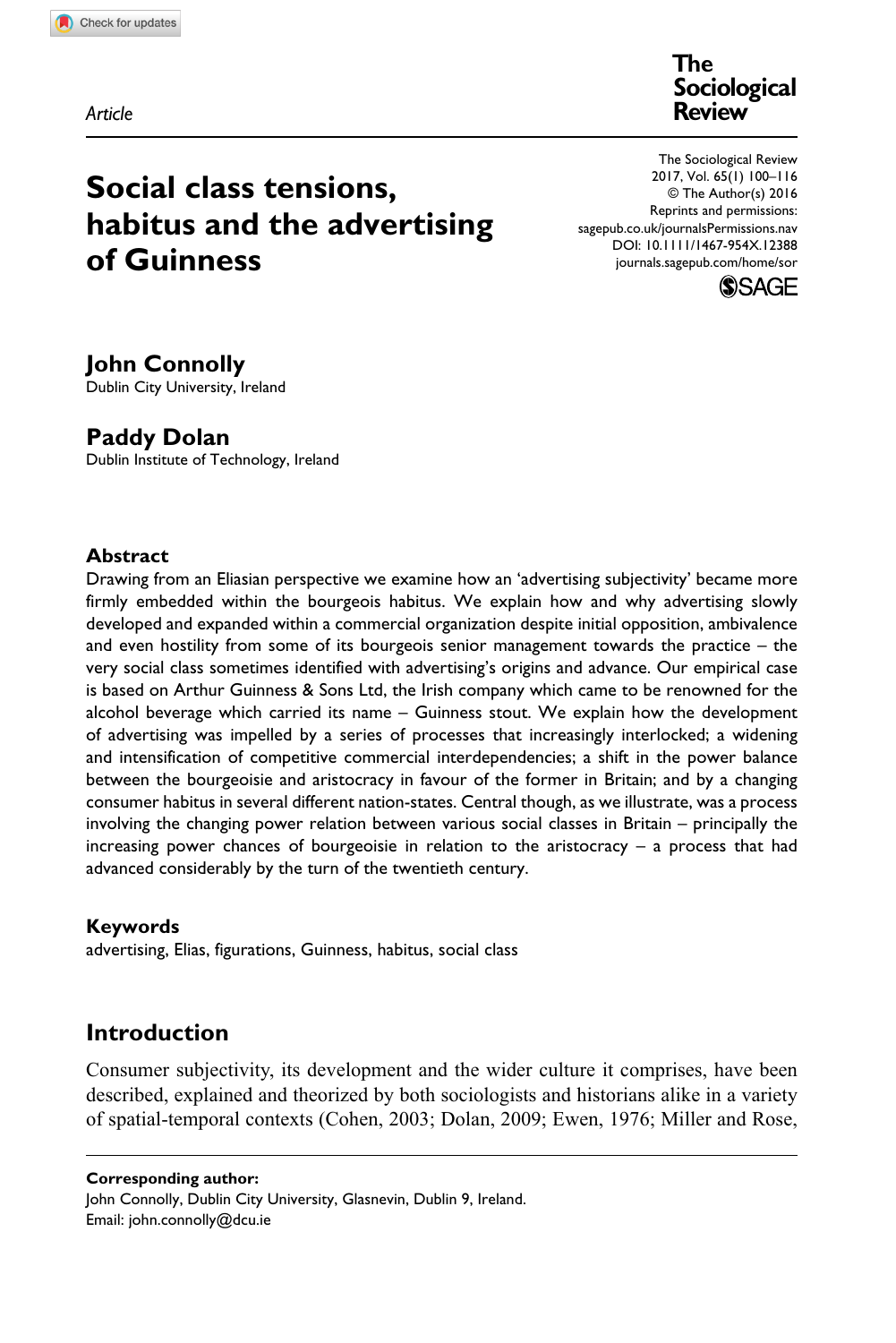1997; Trentmann, 2006). Thus, the notion of the consumer having an ahistorical and unchanging essence has been long dispelled. However, the same cannot be said in relation to those who engaged in advertising on the producer side to anywhere near the same extent. Despite a growing body of work directed at the production of advertising, particularly in relation to the subjectivity of contemporary advertising functionaries and of the social context in which they operate (see Cronin, 2004; Hackley, 2003; Moeran, 1996; Moor, 2008; Nixon, 2003), there remains, as McFall notes, little in relation to 'the empirical history of advertising production' (2004: 5). Historians have to some extent sought to bridge this gap through narratives of the development of advertising in various countries (Nevett, 1982; Oram, 1986; Church, 2000). Yet, as with more sociologically informed work it is presumed that advertising was a function of a rising bourgeoisie and the motivations and compulsions that increasing industrialization and commercialization propelled (see Lury, 2004: 19; Williams, 2000 [1980]).

Drawing from the figurational sociology associated with Norbert Elias (2000) we explain how a policy of overt advertising gradually developed within a commercial organization even though such advertising practices were initially considered distasteful by some bourgeois managers – from the very class position often associated with advertising's advance. We stress that assumptions of hostility, ambivalence or enthusiasm for advertising cannot simply be superimposed on imagined static class positions, but instead must be understood in terms of the changing power relations between classes, themselves understood as relational identifications in process. Our empirical case is Arthur Guinness  $\&$  Sons Ltd,<sup>1</sup> the Irish company famous for the production of Guinness stout. In 1853 the *Pharmaceutical Journal* noted '"[Guinness] will not condescend to puff [promote] their stout'" (cited in Strachan and Nally, 2012: 3). Significantly, this policy largely endured through to the late 1920s when it changed with the initiation of direct advertising campaigns and the formation of an advertising department.

Though the subjectivities of consumers and advertisers have been recurrent themes of Foucauldian work on consumer culture, we propose a more figurational conceptualization of a person's self-steering capacities and dispositions. In this framework such dispositions are connected to cultural codes and standards which emanate from dynamic networks of mutual dependencies between people (figurations) over generations. Codes and standards change in various positions within the figuration and particular individuals experience contradictions between already formed dispositions and new social conditions, thus producing mixtures of realignments, resentments and accommodations. In this model neither the advertiser nor the consumer possesses power, as these social functions exist within a broader web of social interdependencies. Foucauldian approaches also ostensibly eschew the notion of power as possession, yet still see relatively direct relations between expert discourses, discursive practices and effects. For example, the consumer is seen as assembled differently depending on the particular version of psychological theory implemented in advertising practice (Miller and Rose, 1997). Miller and Rose examine how the psychological discourse of rationality was brought to bear on Guinness drinkers in research studies at the Tavistock Institute of Human Relations. However, just because a particular psychological model of the person was used to understand drinkers does not mean that those drinkers always acted rationally in their consumption of Guinness. (Miller and Rose also note that another version of the rational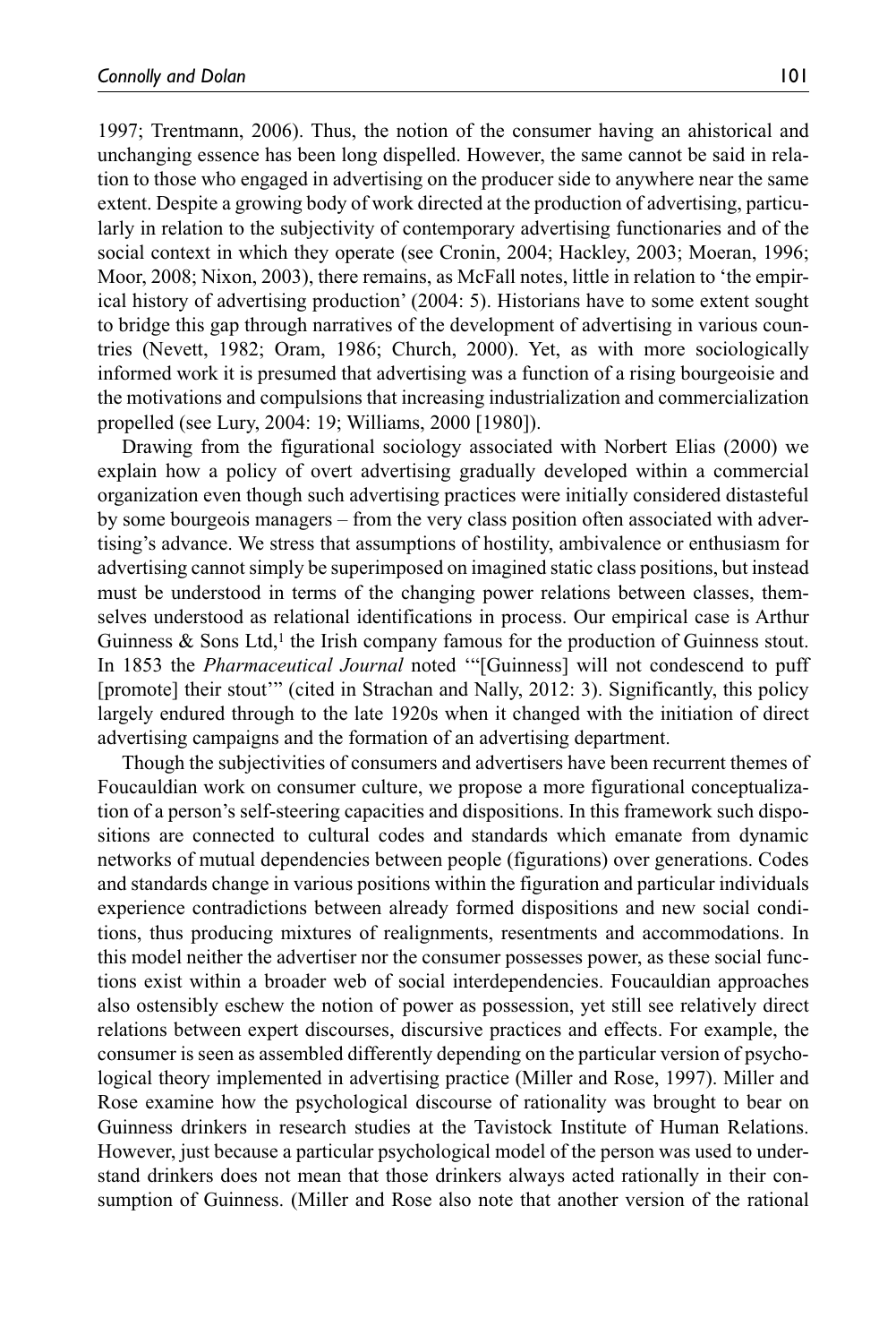Guinness drinker took personality into account, but again this is simply an outcome of the use of personality theories, and so discourses are seen to assemble subjectivities.) Here, we are not proposing the primacy of expert discourses on the dispositions of Guinness managers and proprietors, but rather that the changing power relations and associated forms of status competition between social classes facilitated different emotional valuations of advertising practice.

A range of sociological, cultural and historical studies of advertising have tended to conceive of advertising as emanating, either implicitly or explicitly, from the intentions of powerful capitalist actors (see, for example, Cohen, 2003; Cross, 2000; Ewen, 1976) – here, too, individuals and corporations are often conflated – symbolized for instance by Stuart Ewen's (1976) abiding metaphor, for 'The Captains of Industry'. Leaving aside the old determinist critique, it further presupposes that capitalist business owners and management had a favourable disposition towards advertising. We contend that those who instigated advertising and marketing in an effort to persuade 'consumers' to purchase their offerings had also developed a habitus in which such practices came to be conceived as necessary, acceptable and 'normal'. Indeed, considerable historical evidence exists to support this; Cronin (2004) notes that there was a marked reluctance on the part of many commercial business owners in the 1800s and early 1900s to advertise. For Cronin, much of this unwillingness to advertise was on the grounds of perceived uncertainly around 'the persuasive potential' of advertising (2004: 24). Others noted the pernicious image of advertising throughout the 1800s following the often unscrupulous advertising activities and promises of some medical practitioners in both Ireland and Britain (Nevett, 1982; Reinarz, 2007; Strachan and Nally, 2012). This perhaps contributed to the reluctance of some to engage in the practice2 or alternatively to adopt a more discreet approach (Church, 2000). Yet, as an overall explanation for the ambivalence or hostility towards advertising it is somewhat problematic in that there remains considerable evidence (see Gutzke, 1984; Reinarz, 2007) to suggest, as we do here, that a wider class prejudice overshadowed this.

In Church's (2000) detailed review of historical studies he suggests the rise of advertising in nineteenth-century Britain was linked to several developments, including – the falling price of industrially produced goods; increased 'producer' competition (facilitated by improvements in the transport network); changing social standards concerning hygiene and health; a reduction in advertising costs and the emergence and expansion of the function of advertising agent; and what he described as 'technical changes' which allowed greater scope for more varied and novel forms of advertising. Our explanation neither rejects nor contradicts this – in fact there are several parallels with our analysis. Rather our contention is that such developments were interwoven with changes in the structure of social class relations that served to shape, and change, the emotional meaning of advertising.

Class, too, is considered by Church in two respects. On the one hand, he discusses it in relation to the social cohorts at which nineteenth-century advertising was directed, and on the other, and more significantly in the context of this paper, he also alludes to debates concerning the '*embourgeoisement*'3 (original emphasis) of the working classes – the absorption of middle-class values and behaviours by members of the working classes – in explaining expanding consumer markers and related advertising efforts. Again, while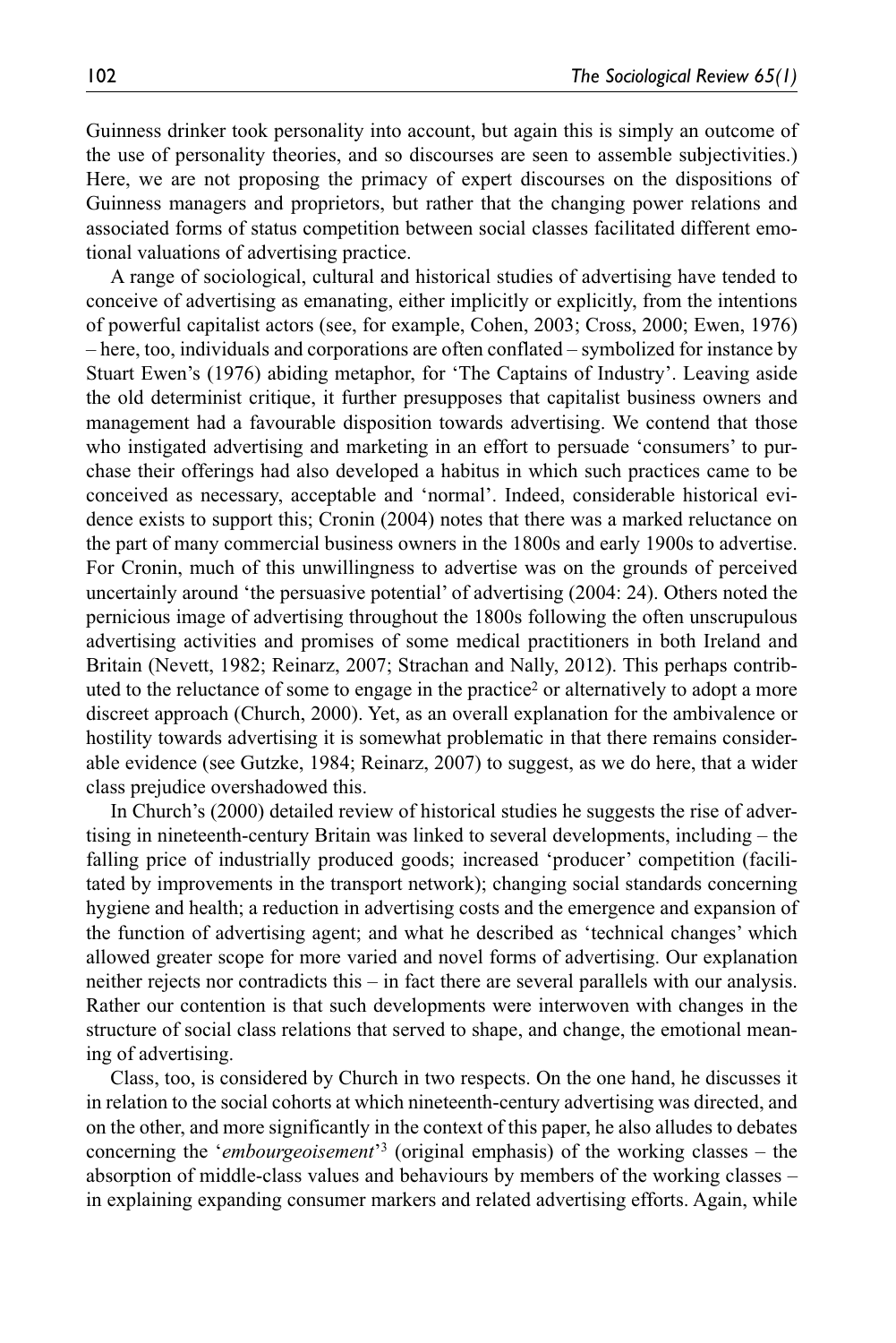we don't disagree that this was a feature in explaining the overall expansion of advertising, it marginalizes the tensions and conflict between upper- and middle-class groups in Britain, particularly in the 1890s. As such, Church implicitly conceives of British class relations as bipartite – tensions, hostilities and accommodations between the aristocracy and middle-classes are ignored or downplayed. In that regard, there are parallels between Church and Perry Andersons's (1964) earlier analysis of British class relations. Anderson's primary contention is that the English aristocracy and bourgeoisie came to form a single class quite early in England – mainly based on aristocratic values and attitudes, perhaps best exemplified by his suggestion: '*There was from the start no fundamental, antagonistic contradiction between the old aristocracy and the new bourgeoisie*' (1964: 3, original emphasis). Such a conclusion differs from both Elias (2008 [1986]) and Dunning and Sheard's (1979) analysis from which this paper draws in explaining the shifts in policy at Guinness. Despite some parallels with Anderson's overall analysis, they offer a more processual account of British class relations. Here tensions, divisions, hostilities, and integrating and assimilating patterns – both inter- and intra-class – interweave and change in conjunction with changing power ratios involving the aristocracy (and gentry), the bourgeoisie and the working classes. For Elias (2008) the aristocracy and gentry were distinct social groups – a crucial element in the parliamentary structure that emerged in England and the process of pacification connected with  $it - yet$  as landowning classes they were united not just by their mutual interest as landowners but also:

by a cultural tradition of their own which distinguished the landed classes, nobility and gentry alike, from other social classes whose male members were not considered, in terms of their social rank as well as their manners, to be 'gentlemen' (2008: 15).

Anderson and Elias agree that there were common interests and cultures between the aristocracy and gentry, which facilitated a less violent, though gradual, 'parliamentarisation' (Elias, 2008). Yet for Elias, a rising bourgeoisie did occur through processes of industrialization, and the entrepreneurial middle classes were not simply co-opted into aristocratic codes. Here, Elias (2000: 430–431) makes a distinction between individual and collective social mobility. Where occasional individuals ascend to higher classes, often the former class habitus has to be remoulded or hidden to enable smoother integration and social survival. But collective social mobility tends towards the assertion and even amplification of distinct class cultures and codes of conduct, the confident expression of bourgeois rationality against the luxurious profligacy of the aristocracy, for example. Anderson (1964: 32) argues that middle-class cultural goals from the mid-nineteenth century were largely restricted to individual ascent through integration. However, Thompson (1965: 326–327) identifies many social institutions of the nineteenth century, such as the police and municipal government, as thoroughly middle class, indicating the growing assertion of such middling groups. Citing Beatrice Webb, Anderson also argues that the aristocracy exercised decreasing control over admission to London Society (1964: 329), which included brewers. It is likely that the status anxiety experienced by early ascenders of the brewing industry led to greater deference to aristocratic codes, but later collective mobility of the middle classes diminished the shame of acquiring wealth through commerce alone, even within these upper-class social circles. It has also been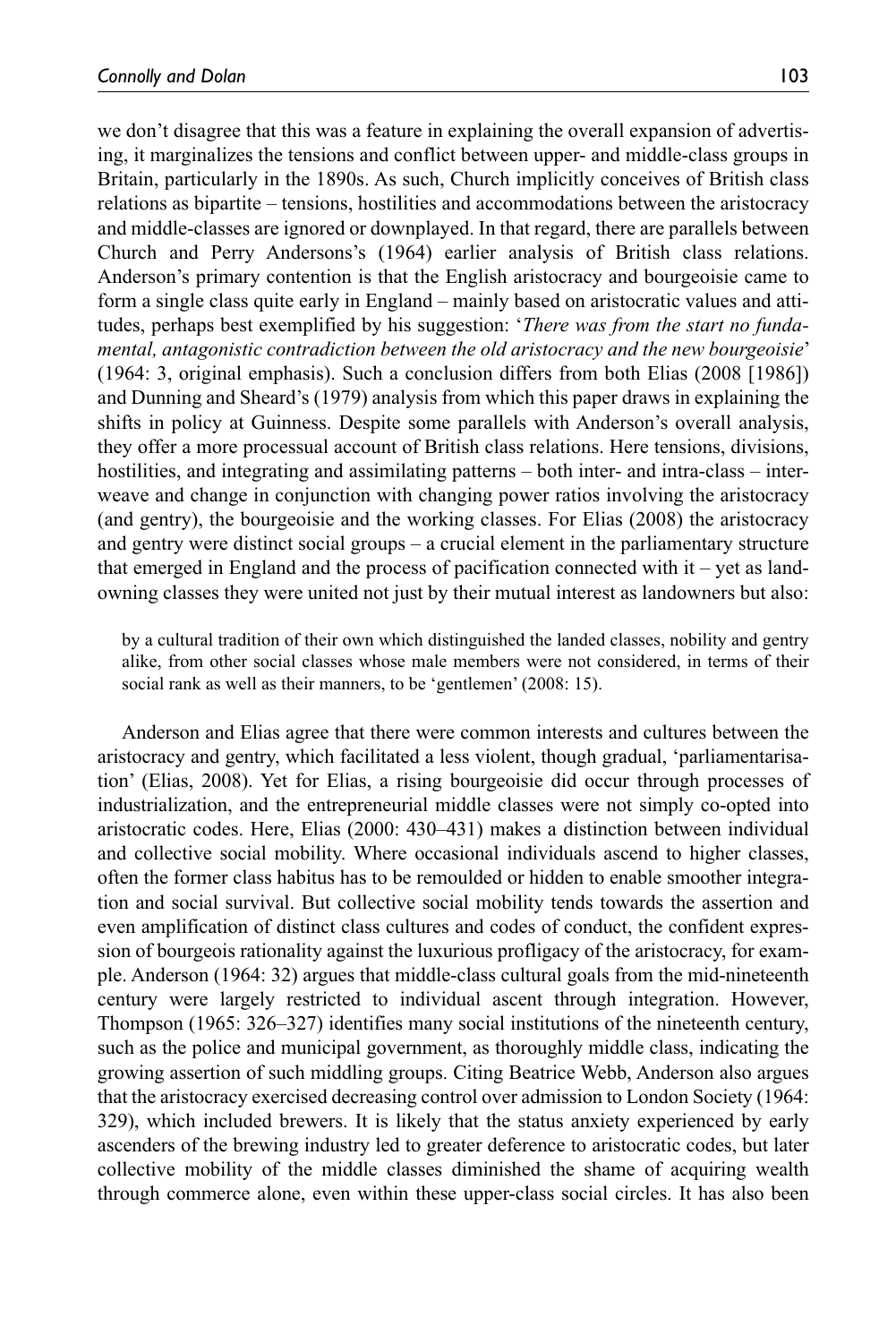noted that Anderson pays insufficient attention between different class fractions within capitalism – the antagonisms between the northern, industrial capitalists and the southern, finance capitalists (Hickox, 1995; Nicholls, 1988; Rubinstein, 1977).

In this paper we explain how the transformation that occurred in relation to advertising was connected to changes in the structure of interdependencies at different, yet interconnected, levels of social integration. Central though, as we illustrate, was a process involving the changing power relation between various social classes in Britain – specifically, the increasing power chances of bourgeoisie vis-à-vis the aristocracy<sup>4</sup> – a process that had advanced considerably by the turn of the nineteenth century (Dunning and Sheard, 1979).

As indicating, this study was informed by the theoretical approach of Norbert Elias (2000). A central aspect of Elias's theory is the relationship between changes in the social habitus of individuals and changes in the social structure of society. One of the main concepts deployed in explaining this is that of figuration – fluid networks of interdependent people characterized by shifting power ratios. He used the concept to counter what he saw as the antithetical assumptions implicit in the deployment of concepts such as 'individual' and 'society' or 'agency' and 'structure' and their seemingly fixed, static nature (Elias, 1978 [1970]). Instead, Elias claimed people comprise multiple and changing figurations at different levels of integration and size – from the level of family up to the level we identify as global society. Moreover, Elias demonstrated theoretically and empirically how figurational dynamics – changing power relations and dependencies between social groups – become channelled into, and subsequently manifest, in various social practices; table manners, general etiquette, leisure and sporting practices being examples. Though unplanned, this process has a direction, albeit subject to reversals and discontinuities, which he referred to as 'civilising', involving a growing social constraint towards self-restraint over an ever-increasing range of behaviours and feelings and in ever more social situations. As part of this process, not only are particular social practices stigmatized, considered more shameful or come to be considered taboo, the individual conscience also becomes a greater regulator over them.

Elias (1996) also explained how state formation processes and the related past social conflicts and tensions connected with these can become deeply sedimented within the habitus of groups shaping later social interactions and thinking. The feelings generated through these past interdependencies become internalized to such an extent they find expression as national or class characteristics over generations. In this way Elias explained how the social habitus is shaped by both past and ongoing interdependencies. While it is not possible in any significant way to relay Elias's theory here, the aim of this brief summary is to illustrate how his long-term developmental, comparative, approach involving the dynamic of social and self-regulation reflected through the social habitus, and the related concepts of figuration, process and power were central to the ongoing analysis and interpretation of data while simultaneously guiding further data searching and selection.

#### **Data sources and approach**

The genesis of this study emerged from an examination by the authors of archival material at Arthur Guinness & Sons Ltd at St James Gate Brewery in Dublin, Ireland and in the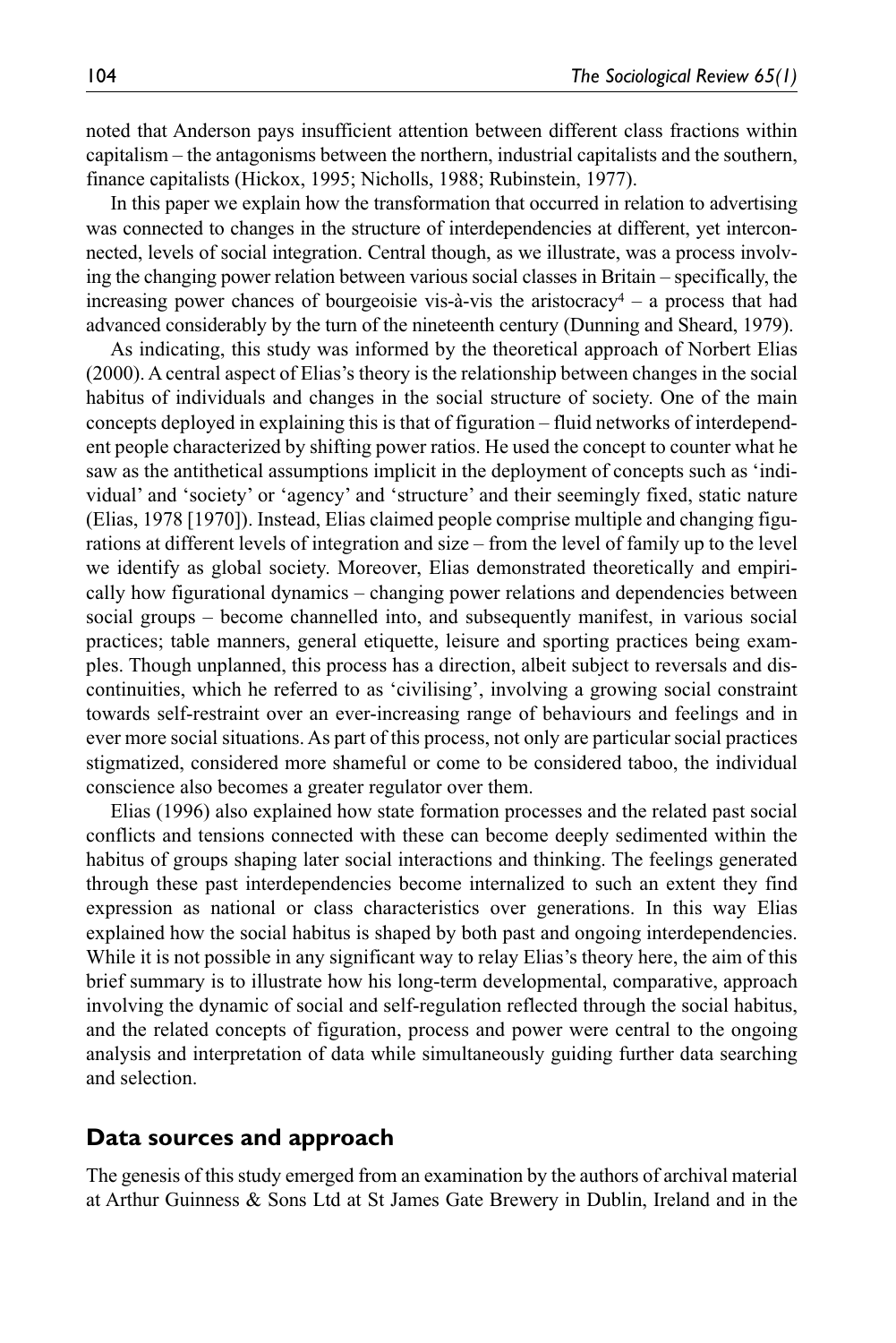related analysis of historical monographs relating to the company. While the reluctance by the Guinness company to advertise prior to the 1920s had previously been noted it tended to be rationalized by the suggestion it emanated from some of the senior management's belief in the superiority of Guinness products (see Dennison and MacDonagh, 1998: 173; Hughes, 2006: 159). That such a view was expounded by some at the apex of the company perhaps partly sustained such an explanation – and by the relative commercial success of Guinness, particularly in respect of Ireland. Sociologically, such explanations appear unconvincing. Implicitly, they assume not only the outright omnipotence of key individuals but the persistence of this across time. Equally, such accounts leaned heavily towards economic determinism by locating the shift in policy within the declining market fortunes of Guinness in Britain at the time. While there are economic aspects to our explanation it was neither decisive over, nor detached from, other social processes.

Our empirical data was derived from a wide selection of documentary materials covering the period  $1880-1960$ .<sup>5</sup> The extensive archive at the Dublin brewery provided papers that gave an insight into the management and development of the company in Ireland, Britain, Europe, North Africa, Australasia and North, South and Central America. This was supplemented by an analysis of histories of Arthur Guinness & Sons Ltd, of which there were several; biographies of the Guinness family; socio-historical accounts of the wider brewing industry, the advertising industry, and of nineteenth- and twentiethcentury consumer culture more generally; prescriptive manuals for the conduct of advertising that emerged at the turn of the twentieth century; an analysis and selection of local and national newspapers in both Britain and Ireland; and broader socio-historical monographs of Ireland and Britain.

## **Class tensions and 'dignity' in advertising**

Central in explaining the change in policy towards advertising at Arthur Guinness & Sons Ltd during the early twentieth century was a process involving the changing power relation between various social classes in Britain. Industrialization, and trade and commerce connected with this, had facilitated an advance in the power chances of the bourgeoisie relative to the established aristocracy and gentry, particularly by the 1850s (Dunning and Sheard, 1979). While the aristocracy still retained their position as the ruling elite, growing insecurity emanating from the threat from below impelled the desire for social distance from the bourgeoisie. Interrelated with this they sought to stigmatize and redefine the meaning of various social practices associated with the 'men in trade' (Gutzke, 1984) – the bourgeoisie. In this social context a declining aristocracy targeted the very source of bourgeoisie power – commerce. Commercial activities such as advertising and promotional exhibitions were imbued with the stain of inferiority, something to be avoided or hidden from one's social milieu (see Rains, 2010). Such practices functioned as a system for distancing the aristocracy from the bourgeoisie.

Over the course of the latter half of the nineteenth century, the balance of power gradually swung more in favour of the bourgeoisie (Dunning and Sheard, 1979). The fact that the aristocracy, though declining, were still the elite stratum in British society meant that such advancement was far from guaranteed and tended to generate considerable status anxieties amongst many members of the bourgeoisie. Even by late 1800s many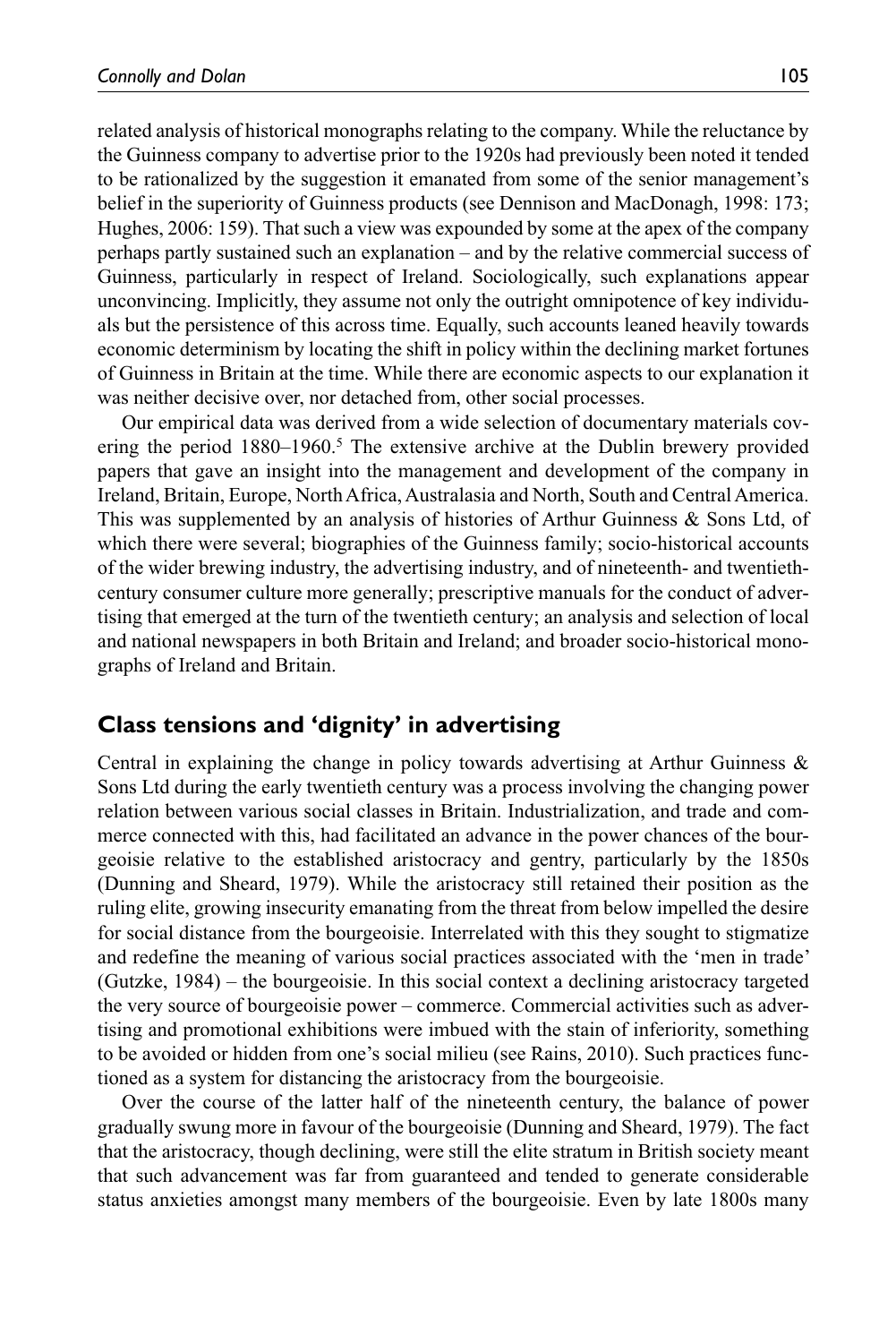brewers and businessmen still encountered aristocratic attempts to thwart their social ambitions (Gutzke, 1984). To that extent, the aristocracy remained a reference group for many socially ambitious members of the bourgeoisie.

While the power chances of the bourgeoisie had advanced, they still remained dependent on the aristocracy due to the aristocracy's capacity to facilitate or restrict their chances of further status enhancement. Consequently, the partial aristocratization of the bourgeoisie was also a feature of this process<sup>6</sup> (Dunning and Sheard, 1979). Brewers, like other businessmen, took on some of the practices, etiquette and values of the aristocracy while simultaneously suppressing the source of their social advancement (Gourvish and Wilson, 1994; Martelli, 1956). It is this social context that helps explain how advertising was understood by those at the apex of Guinness and the attitudes they held.

The social origins and trajectory of the Guinness family since the founding of the brewing business in the eighteenth century are complex and do fit within a simple bourgeois–aristocracy binary. Arthur Guinness, the founder of the porter brewing business in 1759, was of bourgeois origins – the son of a land steward he also became a successful member of the merchant class (Guinness, 1998). The proceeding centuries would see the gradual integration of members of the Guinness family into the aristocracy – Benjamin Lee Guinness (grandson of the founder) became a baronet in 1867 (Mullally, 1981). Despite this social advance, or perhaps because of it, the next generation of Guinness's – Benjamin Lee's sons – experienced considerable status anxiety as they sought greater acceptance amongst older, and more established, members of the nobility. They experienced, though at varying levels, embarrassment and shame feelings<sup>7</sup> over the very practices which had generated their power sources (Martelli, 1956; Mullally, 1981). Benjamin Lee's third son, Edward Cecil Guinness, became sole proprietor of the company in 1876 (he too would gradually ascend the ranks of the nobility8); he and his brother Arthur Edward inherited the business in 1868 (Dennison and MacDonagh, 1998). Although a significant figure in Irish society by the 1880s, Edward Cecil owed this to the wealth obtained through commerce as opposed to inherited wealth from land. Edward Cecil and his wife, despite their position remained socially ambitious, keen not only to be further integrated in the upper circles of Irish society, symbolized through invitations to social engagements at the Vice Regal lodge<sup>9</sup> in Dublin, but also, increasingly, London society (Martelli, 1956; see also, *Irish Times*, 7 July 1879) and the social standing this expressed. This was a manifestation of the mutual accommodation and value fusion that had emerged between the bourgeoisie and aristocracy referred to above. At the same time, it illustrates how despite their rising power chances, the Guinness family, and the bourgeoisie generally, were still to a significant extent dependent on members of the aristocracy for access and integration into the upper circles of society. The American writer and diplomat at the United States consulate in London in the  $1870s$ , Adam Badeau,<sup>10</sup> writing on his experiences in 1885 noted: 'Wealth everywhere that is not inherited, whether acquired by manufactures or commerce or whatever means, seeks to bask in the favor of the nobility, is ambitious of their connection, craves admission to their company' (1885: 283).

It was in that social context, that advertising, despite its increasing application as a commercial practice over the course of the nineteenth century in Britain (Nevett, 1982), could still generate ambivalent feelings for many business owners. Not only was it an offshoot of commerce, more significantly, it functioned to amplify one's engagement in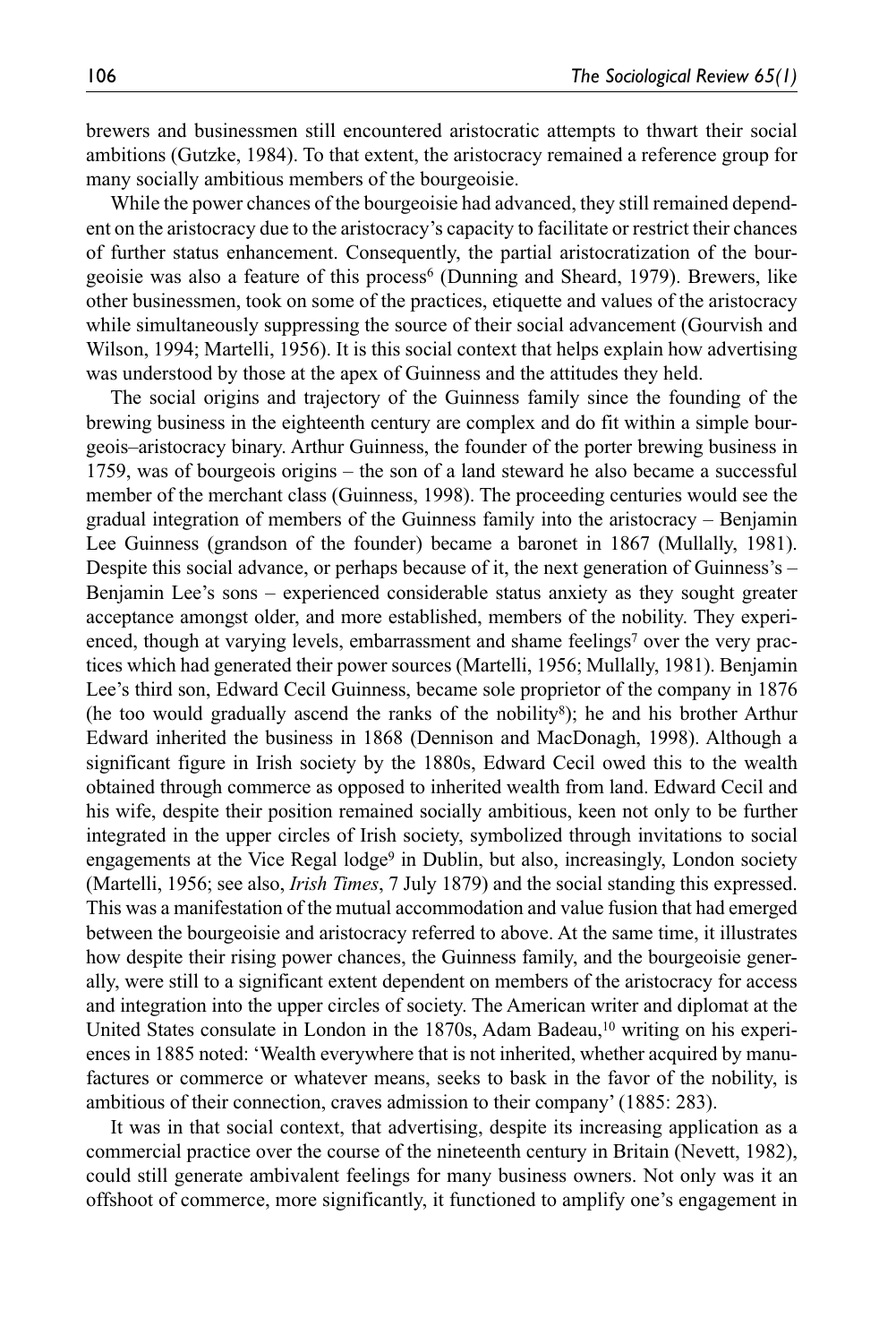commerce. Even by the turn of the century, commerce for some was still felt to be 'tainted' and an activity that some successful practitioners still felt somewhat 'ashamed' of (see *Daily Mail*, 22 October 1902: 2). Consequently, advertising was, outwardly at least, distained by some members of a socially ambitious and rising bourgeoisie, such as Edward Cecil Guinness, who had managed to integrate themselves into the elite of society and had become ennobled. And evidence would suggest that Edward Cecil was not unique in this regard. As late as 1910, in *The Irish Year Book 1910*, published by individuals drawn from the Irish commercial classes, exponents of advertising penned an article entitled 'The Advertising Problem'. In targeting the reluctance of 'old established firms' to advertise, the author of the piece notes: 'It is sometimes argued by these firms that advertising is undignified, and that should they adopt it they would suffer a loss of prestige' (1910: 309). Here was evidence of lingering upper-class stigma. The word 'dignity' had aristocratic connotations, being a synonym for ennoblement (see Badeau, 1885). As such, the classification of practices as dignified or undignified was connected with maintaining social barriers. Thus, in a society where social demarcations mapped rising social tensions, concerns about the dignity of advertising remained a significant problem for those actively seeking to promote the practice in both Ireland and Britain (see *Huddersfield Daily Chronicle*, 24 July 1899: 4; *Burnley News*, 25 March 1916: 9; *Northern Daily Mail*, 30 April 1925: 8). For instance, in 1911 *The Evening Telegraph and Star* (31 March 1911: 5) reported a lecture by Thomas Russell, president of the incorporated society of advertising consultants, to a group of businessmen in Nottingham. In a part of the report under the subheading 'No loss of Dignity' it stated: 'In many centres – and he was told it was particularly so in Nottingham – large traders, manufacturers, and wholesale dealers objected to advertising because they thought that either it might disturb trade relations, or that it was undignified.'

As commercial demands on Guinness increased during the early 1900s Edward Cecil acceded to the pressure to advertise in some of Guinness's European markets. Despite this, his ambivalence towards advertising remained. Advertising was to be permitted on the 'continent' (mainland Europe) as it differed from 'that in Great Britain' for 'he [Edward Cecil] did not see any objection to advertising there, as would be the case in England'. Furthermore, he cautioned for 'the need for dignity in advertising' preferring 'the advertisements to appear to emanate from the bottlers rather than the company' (Hughes, 2006: 30). In this way, advertising was more distant, 'behind the scenes' (Elias, 2000), its shame associations hidden somewhat from the social circles in which Edward Cecil frequented. Of course, despite the social elevation his family had experienced Edward Cecil still held many of the values and interests that were bourgeoisie, and aspects of his habitus, despite his efforts, still betrayed this – the economic was still important. Equally, the presence of Guinness in markets across the globe acted as a form of social prestige amongst his 'commercial' peers so there were contradictory emotional pulls. Nevertheless, it is this desire to maintain distance, the class tension and felt insecurities underpinning it, that explain, in part, the policy of advertising by Guinness in both Ireland and Britain at that time.

It is important to emphasize that the decision to advertise in continental Europe should be conceived processually. What we mean here is that that decision should be construed as a further step in the move towards more overt advertising rather than the initiation of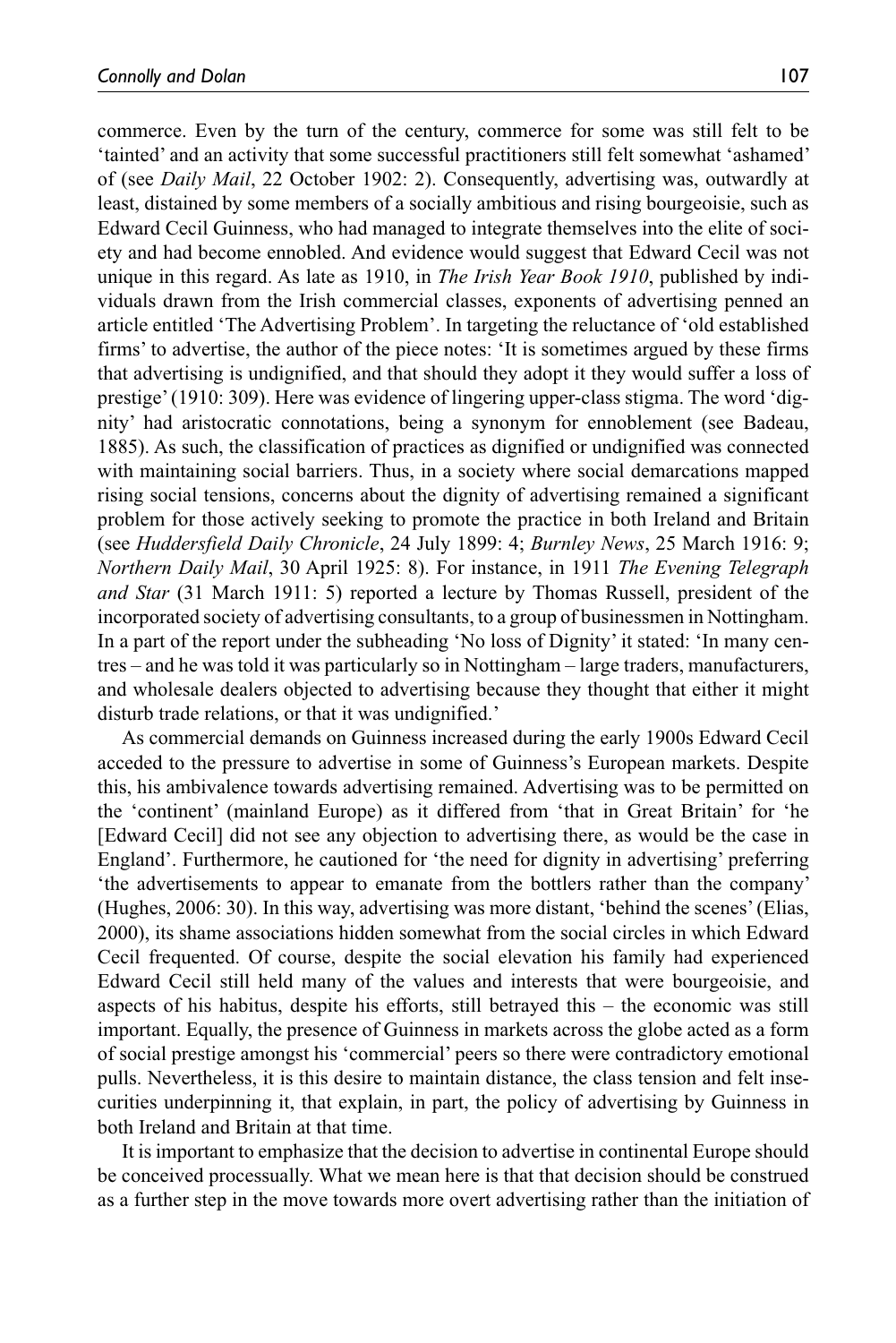advertising per se; a position that has symmetries with Reinarz's (2007) analysis of nineteenth century beer advertising. Prior to this the promotion of Guinness was widespread though primarily directed and controlled by and through intermediaries.

Over the course of the first two decades of the twentieth century, the policy and attitude towards more direct and extensive advertising at Guinness would change despite the continuing presence of Edward Cecil as chairman. In the late 1800s and early 1900s senior management at Guinness comprised members of the extended Guinness family. It also included several recruited externally such as C. D. La Touche, T. B. Case, F. E. Greene and C. J. Newholm (Guinness archive). It is from this group, Newholm in particular, that a greater push for more direct advertising would emanate. As members of the bourgeoisie, many of them had been educated at public schools in Britain such as Winchester and Charterhouse (Dennison and MacDonagh, 1998; Hughes, 2006). This is significant in that they entered these educational establishments at a time when the power chances of the bourgeoisie were more advanced in comparison to the 1850s (Dunning and Sheard, 1979). As such, they were socialized into, and more confident in holding, a set of values and ethos which was 'purer bourgeoisie'. Furthermore, following their education, they entered into careers within industry and commerce at a time when it was becoming clearer the bourgeoisie were now a socially stronger tier of British society, and commensurate with this the taint of commerce diminished. These combined processes meant they were less insecure with engaging in commercial activities and openly expressing this.11

Indeed, it is this shift in the power balance between the classes which also explains the more accommodating attitude towards advertising held by Edward Cecil's son, Rupert Edward. Rupert Edward was more smoothly integrated into the elite of British society (one increasingly comprised of the bourgeoisie). Moreover, he now entered the company at a time when commercial activity was considered a more gentlemanly practice and, as such, he could be more secure in his favourable attitude to advertising at Guinness.

The changing social structure in Britain, which had favoured the bourgeoisie, accelerated further by the 1920s. The aristocracy and gentry had continued to decline in terms of overall position and power in society, increasingly superseded by the elite of the industrial classes. Indeed, the main axis of tension was now between bourgeoisie groups on the one hand and working class groups on the other (Elias, 1996: 164). Advances in industrialization and the changing balance of power it impelled meant the position of the working classes had strengthened since the 1870s, culminating in a political voice in parliament and subsequently government by the mid-1920s (Royle, 1997). As the axis of class tension shifted, the taboo towards advertising dissipated further, though it did not disappear entirely. The expansion of the industrial classes also generated another development which also led to the further de-stigmatization of advertising. The increase in industrialists was accompanied by the creation and expansion of new and existing white collar functions, many of which emanated from the competitive interdependencies between commercial organizations. Increasing numbers of the lower middle classes and working classes were employed in sales and other related functions across the chain of manufacturing, distribution and retailing (Church, 2008). More significantly, they were drawn from a social cohort for whom commercial activity carried no social stigma. As such, commercial organizations became increasingly permeated at all levels by those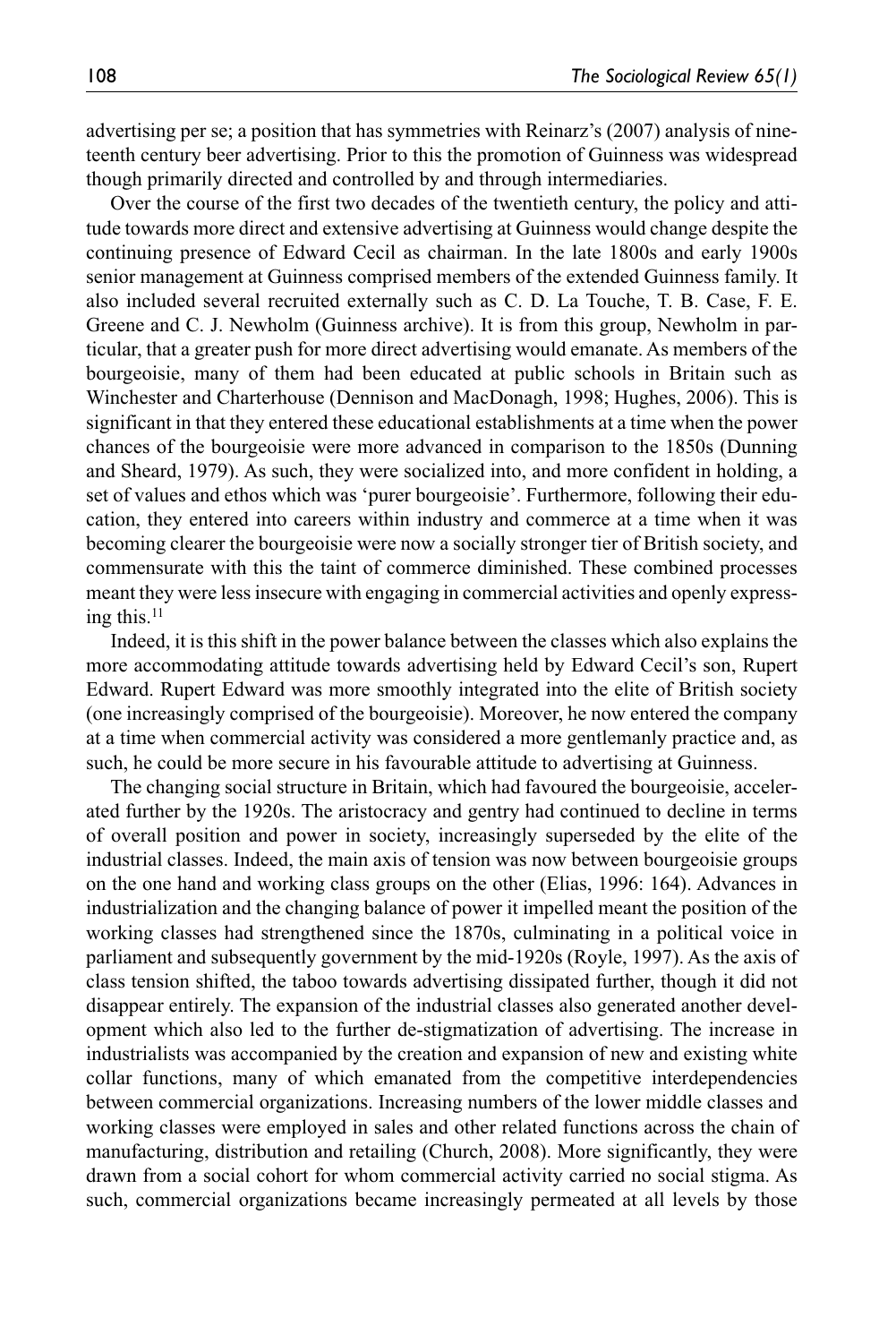who viewed advertising and other promotional activities as legitimate and both socially acceptable and rewarding.

One manifestation of the increasing power of the bourgeoisie was a change in attitude to advertising, and in the wider discourse surrounding it, generally in commercial circles. For example, a series of six lectures again by Thomas Russell (given at the London School of Economics) in 1919, and subsequently published as a book, is instructive of the changes that had occurred. Targeted at the business community, Russell's primary motivation is the advancement of advertising, and in the course of doing this he addresses what he identifies as the 'prejudices' that had been, and continued to be, directed at advertising. His main target in that sense was what he considered the 'evil precedent' set by unscrupulous individuals in which advertising had become 'synonymous with claptrap and misrepresentation' (1919: 3). Significantly, his further expansion of this issue and his efforts at dispelling the concerns expressed by them are positioned within the framework and related compass of bourgeoisie morality and values (Wouters, 2007) – the need for truth and trust in commercial relations. Only briefly is a hint of class antipathy touched upon and this to illustrate its disappearance:

In times not so long past, it would have required some temerity, in these academic halls, to broach the subject of these lectures. The times are changed, and I need not draw down the blinds to talk openly about Advertising. Prejudice dies hard, but is dying. (Russell, 1919: 45)

Despite this, and the social accent it reflected, not all members of the bourgeoisie were impervious to status anxiety as a result of their commercial activities. Neither commerce nor advertising had entirely lost the capacity, even at this point, to generate anxieties amongst those whose habitus had been deeply penetrated by earlier models of conduct and value setting. For instance, Gourvish and Wilson (1994: 223–224) note how in 1929, 'When Sir James Agg-Gardner [brewer], socially well connected, educated at Harrow and Trinity College, Cambridge, and many times MP for Cheltenham, wrote his autobiography, only once did he mention his brewing connections in 246 pages of parliamentary name-dropping'.

In the case of Guinness, although several of the senior management of Guinness, now primarily drawn from the elite industrial class and a cohort more socially secure in their own bourgeois values than in previous times, could express and act upon these attitudes and beliefs more openly and more confidently, an insecurity and ambivalence towards advertising still remained. This, in part, can be attributed to Edward Cecil's position within the figuration of senior management at Guinness over that period; it ensured that his attitudes and opinion, whether directly sought after or not, were considered by those at the apex of the company (Dennison and MacDonagh, 1998: 31).

On the other hand, it also demonstrates how previous social tensions, and the pressures and compulsions it generated, had become deeply ingrained in the habitus of particular social groups. Even amongst a newer generation of Guinness management there remained a concern with the image and type of advertising. Indeed, this is evident from the discussions prior to the decision to advertise directly in 1927. One of the leading advocates for advertising in the company at that time was C. J. Newbold, a former England rugby international, who had been educated at the English public school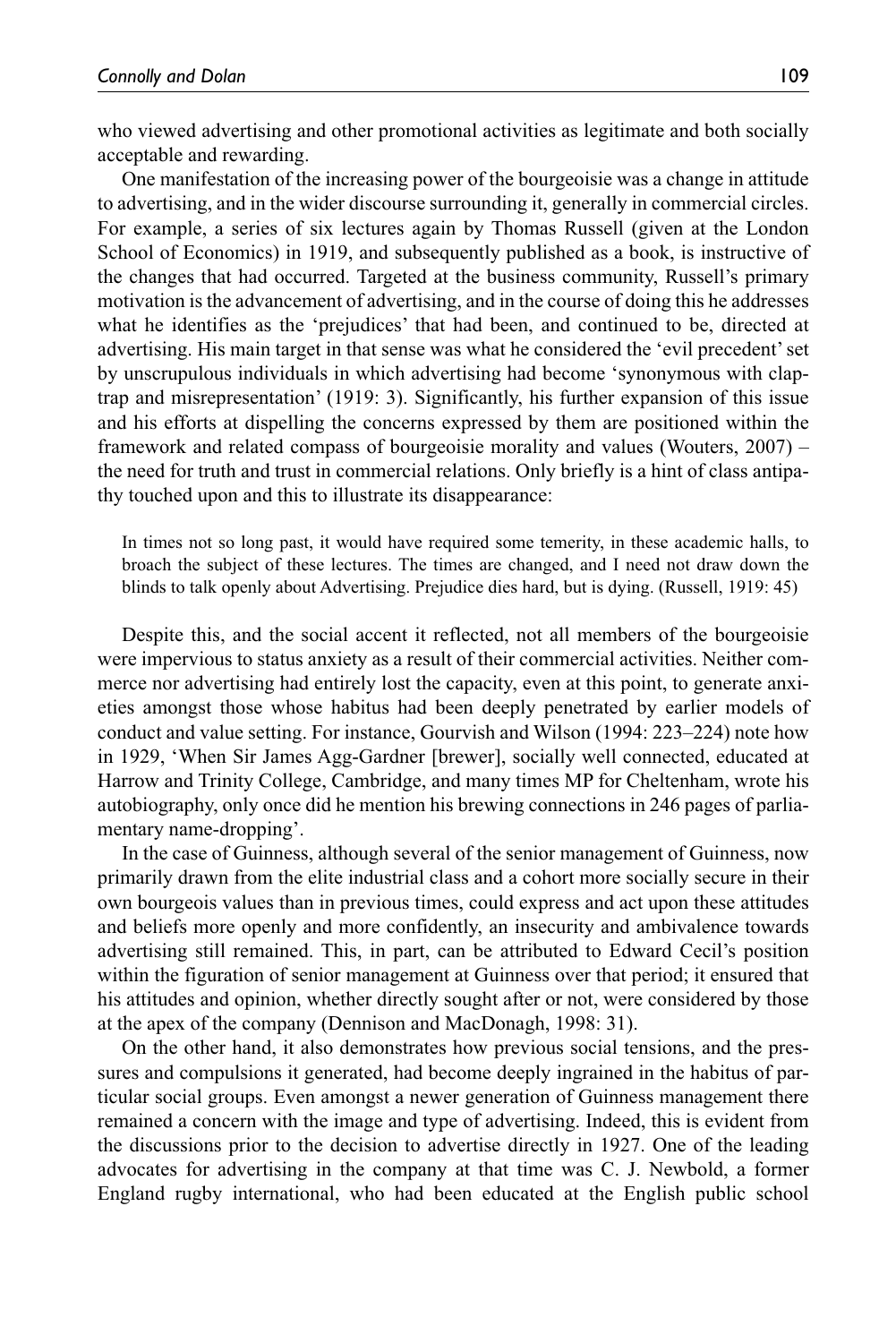Uppingham. In a report on the British market to the board in February 1927– which clearly identified that sales had fallen significantly during the 1920s – Newbold, amongst a number of recommendations, advocated the use of greater advertising. However, he tempered his calls with the suggestion that the 'advertising should be "careful" and as far as possible "indirectly through our customers [bottlers]"' (Dennison and MacDonagh, 1998: 173). By placing it through their 'customers' it masked the Guinness association – essentially it was pushed behind the scenes – an indication that a level of shame feeling remained towards its more overt deployment.

Prior to the board meetings in Dublin on 30 August and 2 September 1927, at which an advertising budget of between £10,000 and £15,000 was approved for the campaign in Scotland (Dennison and MacDonagh, 1998: 174) and for a reserve fund of  $£10,000$ 'for overseas publicity', Edward Cecil's sanction had already been obtained. Despite this, Newbold suggested: 'slate tablets outside public houses, similar to those of Bass and Worthington [competitor brewers]' – they were 'excellent advertisement … quiet and dignified in appearance' (Dennison and MacDonagh, 1998: 175). The expressions of 'quiet' and 'dignified' had the connotation of an older gentlemanly behaviour, honourable, regal and respectable. Above all, it suggested the values the modern gentleman could associate himself with and, though it went unmentioned, what he should avoid, the 'loud' and 'vulgar'. That advertising was now being considered in this way most certainly reflected the advance of the bourgeoisie and of their social security and aspirations. However, the emphasis and felt necessity to differentiate the forms of advertising still reflected lingering social anxieties around such practices and the fear of social failing that could ensue. The function of this discourse was to affirm that one could remain a gentleman while still engaging in such overt promotional activities. Of course, the figuration formed by those involved in this discussion partly shaped the nature of the dialogue. Edward Cecil Guinness's presence ensured that Newbold, and others, were cautious and careful in describing their push for greater and more overt advertising. Yet, as will be illustrated later, they too retained a social disposition shaped by the interpenetration of bourgeois and aristocratic values in which advertising retained the taint of 'vulgarity'.

# **Social class, competitive pressures and the advocates for advertising**

As the degree of competitiveness pervading the British brewing industry increased at the turn of the twentieth century the functional importance attributed to promotional activities increased across the wider brewing figuration (Reinarz, 2007). One manifestation of this was the increasing number of direct appeals to brewers from intermediaries – those in retailing and distribution functions – to support their promotional efforts in both domestic and export markets. Mutual interests and bonds fostered through the pursuit of these markets also facilitated a level of understanding amongst senior Guinness management of the competitive pressures exerted on intermediaries. For instance, in 1898, C. D. La Touche, then assistant managing director at Guinness, consented to financial supports for the advertising of Guinness by intermediaries in the USA (Dennison and MacDonagh, 1998: 68). This was not necessarily a sudden rupture with past thinking but rather an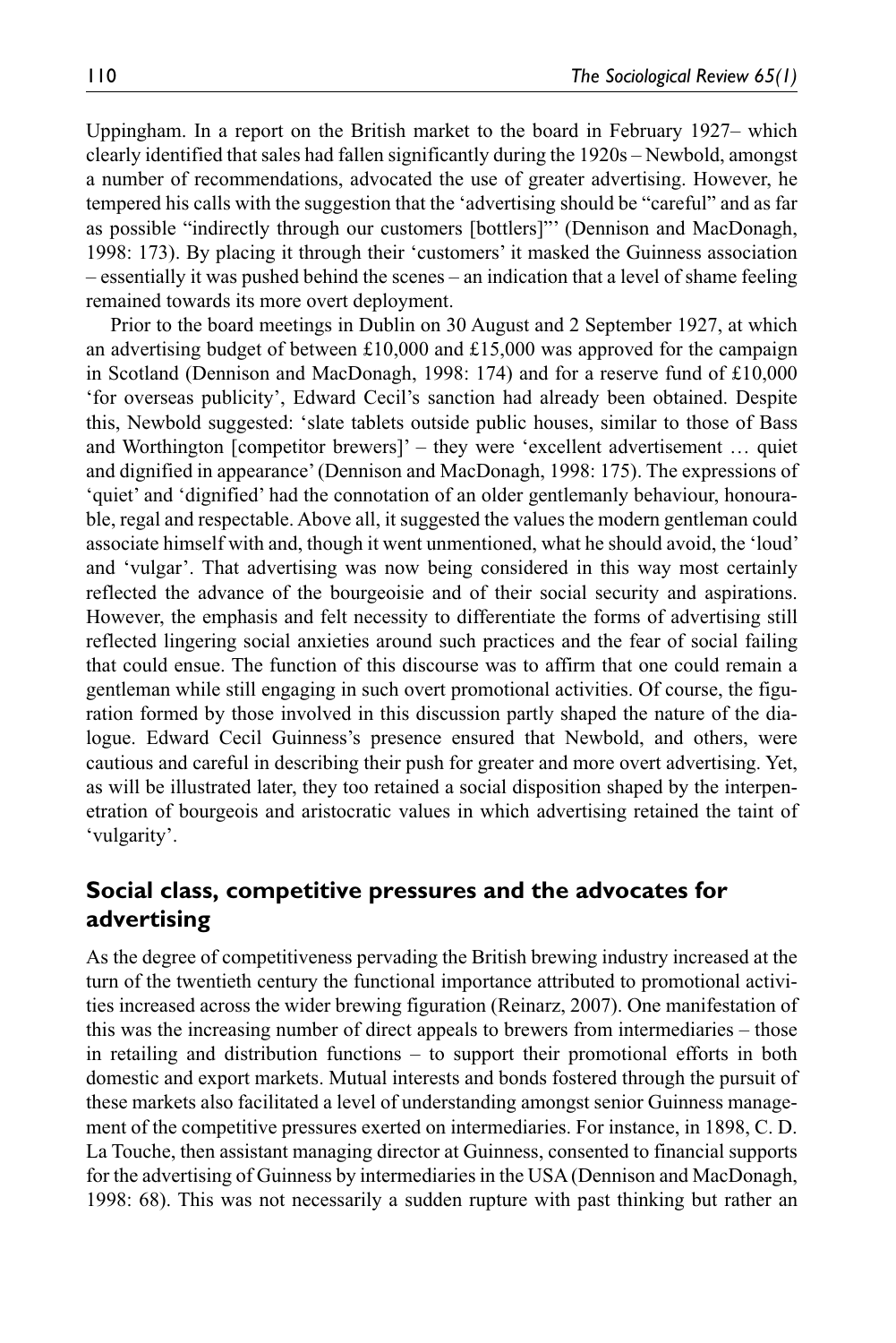advance in the process whereby advertising was becoming more acceptable and employed at Guinness. In 1896 bottlers of Guinness were required to 'include, and give due prominence to, Guinness's name as the manufacturers on their own bottlers' labels' (Dennison and MacDonagh, 1998: 63) – a recognition of the importance of the brand name in the retail environment. Yet, the attitude towards advertising remained ambivalent. In a response by La Touche to the managing director of one of Guinness's intermediaries – Reads Bottlers – for either direct or indirect support for advertising in 1909, he stated '"we never advertise in this or any other way"' (cited in Dennison and MacDonagh, 1998: 72). Conversely, and despite the earlier rebuke, by 1911 advertising allowances were being given to Guinness agents in Belgium for advertisements (Guinness, 1911).

Nevertheless, bottlers, distributors and retailers continued to appeal for both advertising supports and direct advertising by Guinness (Guinness, 1926). As part of these entreaties the application and extent of advertising by other brewers were persistently invoked as was the seductive power of advertising. For example, in April, 1927, the secretary of M. B. Foster, an overseas distributor of Guinness wrote to the company enquiring if they would assist their advertising – 'the most efficacious method of popularising our bottling of your Foreign Extra Stout is by means of a very liberal distribution of advertising material' (Guinness, 1927). As before, there was general acceptance within senior management at Guinness that bottlers needed to be supported in terms of advertising allowances and in 1927 the board of Guinness in Dublin agreed to give monetary grants to bottlers for overseas advertising (Guinness, 1927). The pressure from bottlers to advertise constituted a wider commercial environment in which advertising was increasingly advocated and practised. The interconnected processes of migration to urban centres, the expansion of commercial and industrial functions, and the intense competition generated by expanding functional specialization facilitated and impelled the emergence and growth of advertising practices. The growth of the urban population generated new social pressures and new social functions. Urban living and working meant people become more reliant on others for the provision of various social needs and new commercial enterprises emerged to fulfil this gap. Increasing numbers of the lower middle classes in the search for employment, and other commercial and social opportunities, embraced and developed existing and new social functions within an expanding commercial sphere. Impelled by expanding competitive interdependencies advertising came to be perceived as an essential practice through which many of the new commercial classes could sustain or enhance their economic and social position – including the providers of advertising and the functions connected with this. Indicative of this was the increasing number of advertising agencies emerging (Nevett, 1982: 100; Strachan and Nally, 2012: 23).

Exponents of advertising were keen to laud its benefits, and necessity; hardly surprising given that many businessmen remained unconvinced as to the commercial benefits of advertising. Considerable psycho-social power was attributed to advertising as a means to motivate people to purchase particular goods while advertising agencies sought to position these activities as specialist skills. It was not only advertising functionaries and specialists that sought to elevate the status and functional import of advertising. Newspaper proprietors and others within the distribution and production chain of advertising sought to propel both the overall status of advertising and the effectiveness of their specific role in advertising's persuasive properties. Thus, functionaries in positions across a whole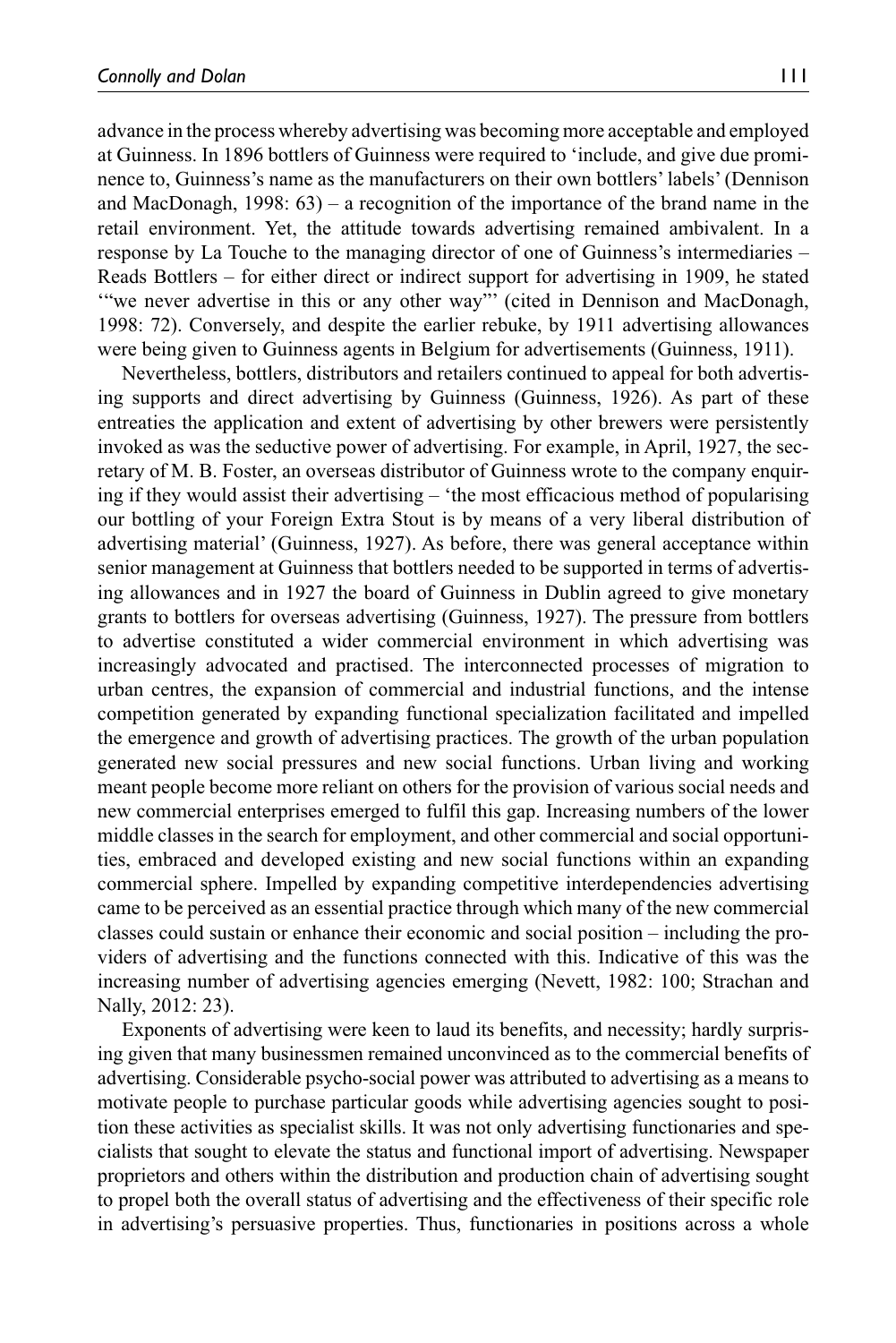series of interwoven figurations pushed the use of advertising owing to the self-escalating competitive pressures produced by this constellation of interdependencies.

The pressure for advertising also emanated directly from Guinness employees, namely what were known as the 'Guinness travellers' (Dennison and MacDonagh, 1998), particularly from the early 1900s. Indicative of this was a letter from one such traveller stating:

we do urgently require some additional advertisement of an attractive nature for our manufacture, in the light of the very energetic and effective campaign pursued by Mitchells and Butlers, and other local Breweries in furtherance of the sale of their products. (Guinness, 1926)

Many of the commercial travellers employed by Guinness tended to be strong adherents for advertising. Not only was their employment and identity closely connected with commercial activity, given the frequency in which they espoused the greater use of advertising by Guinness they lacked many of the insecurities felt by some of those positioned in higher level functions at Guinness. Thus, like many of Guinness's middle-class employees, and most certainly those of senior management drawn from the elite of the bourgeoisie, they comprised figurations in which both their career and wider social position required considerable self-monitoring and regulation. However, we argue that while the maintenance of social, and professional, respectability was shaped to a large degree by the social values of bourgeois society it was also one which was infused with aristocratic orientations (Elias, 1996). This in turn partly shaped their attitudes to advertising. One reflection of this was the tendency, in parallel with appeals for advertising, to temper such calls by differentiating between categories of advertising and between the mediums associated with them. For example, one Guinness traveller in England, Mr Mercer, in his report in 1926 stated:

Owing to the great change which has taken place during recent years in the attitude of business firms generally towards the value of advertising, it may now be conceded that no firm of however high a standing can afford to do without advertisement in some shape. There are two forms of advertising – the 'Blatant' and the 'Subtle' – to which I would draw your attention. The Blatant is, of course, the obvious method, e.g., front page of the Daily Mail … but in my opinion, we do not at present stand in need of this class of advertisement. (Guinness, 1926).

While both tone and content convey an amenable attitude towards advertising, a clear effort is made to differentiate between styles of advertising. This demarcation illustrates the social insecurity it could still generate even amongst those at lower tiers of the company. Nor was this sensitivity expressed by Mercer a derivative of a social pressure emanating from Edward Cecil's still influential position in the company. For instance, two years after Edward Cecil's death in 1927, Paul, the Guinness representative in Belgium, in a letter to Newbold in April 1929 concerning the activities of Guinness retailers there stated:

By creating a trade on real sound lines in Antwerp he [the Guinness agent in Belgium] would expect that the demand would arise by inhabitants of and visitors to Antwerp from other parts of Belgium. We should then be in the position of getting the cafe proprietors to come to us for stout instead of our going to them to ask them to take it. This does not mean that we should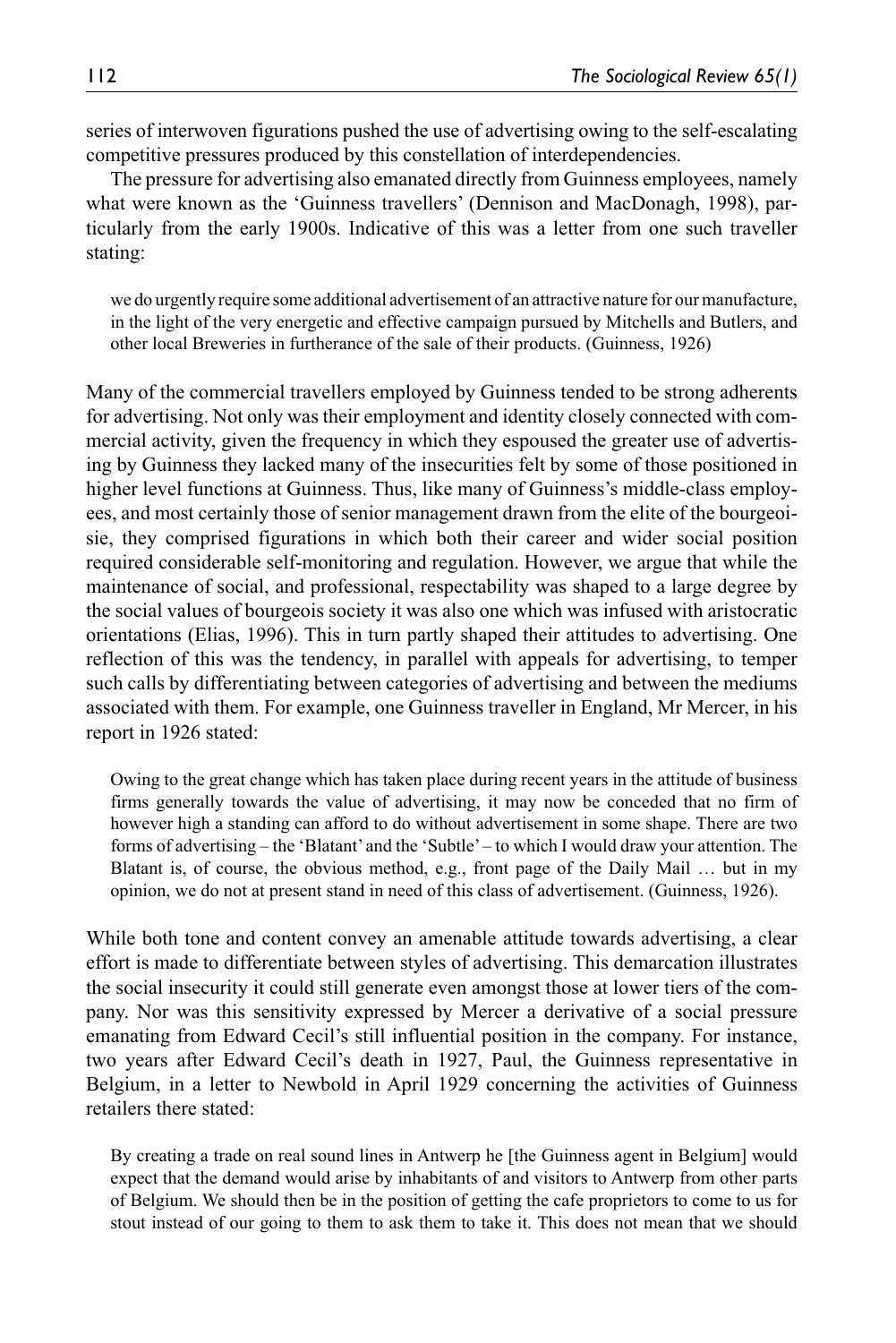cease to push trade, but it means that our position would be stronger and more dignified. (Guinness, 1929)

Here efforts to 'push trade' – overt selling and promotion – are conflated with being undignified. In that regard, despite the felt pressures for the need for 'advertising', and 'a much stronger selling organisation', as Newbold had previously suggested (Dennison and MacDonagh, 1998: 173) perceived overt promotional activity still carried the taint of vulgarity. However, by the end of the 1930s advertising was essentially stripped of much of the class stigma which had once shrouded it; instead, replaced by its increasing valorization.

## **Conclusion**

In this paper we sought to explain how an 'advertising subjectivity' became more firmly embedded in the social habitus of members of the commercial classes, how it came to be considered in a more favourable light and viewed as a key function in commercial relations.

It is important to stress that our explanation cannot be generalized to all socio-geographic settings. There remains a need to examine different socio-cultural and spatial contexts, and for that matter within the context of different organizational or industrial settings. Even in both the space (Ireland and Britain) and historical period in our analysis not all brewers or bourgeois industrialists held the same feeling towards advertising – though Edward Cecil was not unique. While advertising was valorized and driven by various functionaries both this and its wider acceptance was impelled by changing power relations. Advertising, its emergence and practice, needs to be understood in the context of shifting social relations at different planes of social integration. Historians have tended to identify Edward Cecil Guinness as the primary obstacle to the instigation of directly controlled and overt advertising, a position not entirely divergent from our analysis. Where we deviate is our contention for the need to locate Edward Cecil's position, and for the need to understand his motivations, within a series of dynamic figurations. Only then does a fuller explanation emerge. The 'greater permeability of stratum barriers in Britain' (Elias, 1996: 165) that facilitated a fusion of codes between the aristocracy and the bourgeoisie, and later sections of the lower middle and working classes, are central in addressing the question as to why Guinness advertising took the pattern of development it did.

Equally, while our explanation for the shift in policy towards advertising at Guinness was connected with the ascent of the economic bourgeoisie, and the interpenetration of both aristocratic and bourgeois social groups and their respective value sets, these were interwoven with a whole series of other changes at different yet interconnected levels of social integration. This included: changes in the structure and competitive tensions of the figuration of brewing, distribution and retailing; the expansion of advertising as a specialist function more broadly and competitive tensions between those comprising the figuration of advertising and marketing and the innovations and emulations this impelled; and a wider civilizing process which involved changing leisure and consumer practices, advances in individualization and greater (social and self) regulation of alcohol consumption.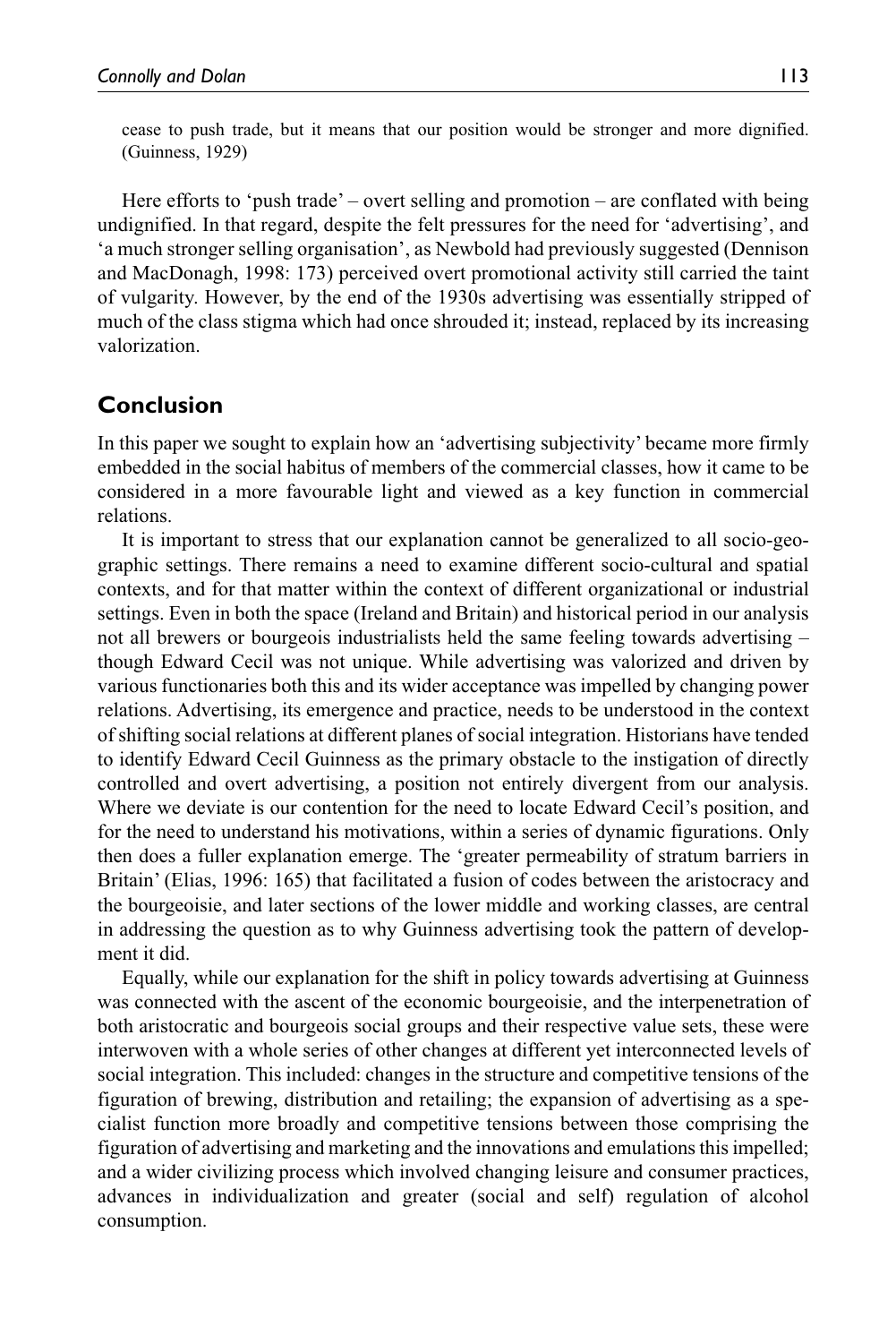#### **Acknowledgements**

The authors wish to sincerely thank the archivists at the Guinness Archive, St James Gate, Dublin for their time and help.

## **Funding**

The author(s) received no financial support for the research, authorship and/or publication of this article.

#### **Notes**

- 1. The Guinness brewing company was first established in Dublin, Ireland in 1759 by Arthur Guinness. Guinness is now owned by Diageo, Ireland.
- 2. Although social class tension is occasionally suggested implicitly in documenting various oppositional movements, social critiques and efforts to control advertising, it is assigned little or no significant part in explaining the resistance to advertising.
- 3. Dunning and Sheard (1979) conceive of embourgeoisement in a wider sense, involving not just the spread of middle-class values to the working classes but 'upwards' also amongst the aristocracy.
- 4. These were not homogenous and internally unified social groups and their very make-up would change somewhat as we explain in this paper. However, they are important collective social frames for distinguishing those at the apex of British society from groups below whose initial ambitions were entry to the elite strata in British society and later the unseating and replacement of those occupying that role.
- 5. By the time of Guinness's incorporation as a limited company in 1886, Ireland was part of the United Kingdom of Great Britain and Ireland (following the Act of Union in 1801). As a result, Ireland was governed by direct rule from the British houses of parliament in London. In 1921, following the War of Independence, Ireland was partitioned and the Irish Free-state (which later became the Republic of Ireland) comprising 26 counties attained independence from Britain. The other six Irish counties remained under (contested) British control.
- 6. The other side of this process was the 'partial bourgeoisification' of the aristocracy (see Dunning and Sheard, 1979) and was reflected by the increasing role of members of the aristocracy in commercial activity such as directorships.
- 7. Arthur Edward Guinness, Benjamin's first son, who inherited his father's baronetcy withdrew completely from the business; both Martelli (1956) and Mullally (1981) attribute this decision to his, and his wife's, social aspirations and the felt necessity to distance themselves from 'the trade'.
- 8. Edward Cecil received a baronetcy in 1885 and was later made a Baron in 1891 and an Earl in 1919.
- 9. The Vice Regal Lodge was the residence of the Lord Lieutenant of Ireland, the British monarchy's official representative in Ireland.
- 10. See *New York Times*, 21 March 1895.
- 11. Management at Guinness were shaped more by the shifting structure of British class relations rather than British-Irish relations, though these too had a class aspect.

## **References**

Anderson, P. (1964). Origins of the present crisis. *New Left Review*, *I*(23), 26–53.

Badeau, A. (1885). *Aristocracy in England*. New York, NY: Harper & Brothers.

Church, R. (2000). Advertising consumer goods in nineteenth-century Britain: Reinterpretations. *Economic History Review*, *LIII*(4), 621–645.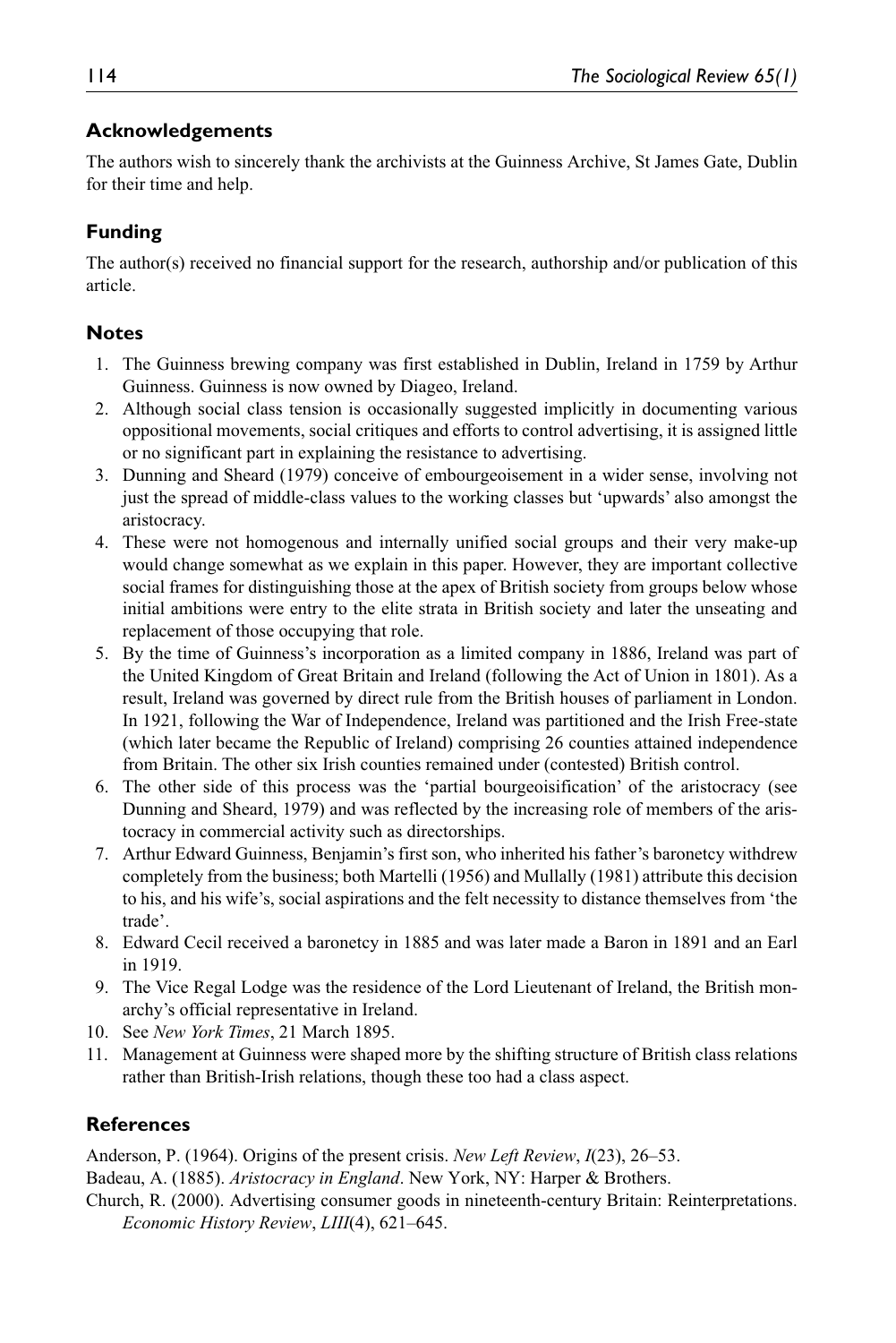- Church, R. (2008). Salesmen and the transformation of selling in Britain and the US in the nineteenth and early twentieth centuries. *Economic History Review*, *61*(1), 695–725.
- Cohen, L. (2003). *A consumers' republic. The politics of mass consumption in postwar America*. New York, NY: Alfred A. Knopf.
- Cronin, A. (2004). *Advertising myths*. London: Routledge.
- Cross, G. (2000). *An all-consuming century*. New York, NY: Columbia University Press.
- Dennison, S. R., & MacDonagh, O. (1998). *Guinness 1886–1939*. Cork: Cork University Press.
- Dolan, P. (2009). Developing consumer subjectivity in Ireland: 1900–1980. *Journal of Consumer Culture 9*(1), 117–141.
- Dunning, E., & Sheard, K. (1979). *Barbarians, gentlemen and players: A sociological study of the development of rugby football*. Canberra: Australian National University Press.
- Elias, N. (1978 [1970]). *What is sociology?* New York, NY: Columbia University Press.
- Elias, N. (1996). *The Germans*. Cambridge: Polity.
- Elias, N. (2000). *The civilizing process: Sociogenetic and psychogenetic investigations*. Cambridge, MA: Blackwell.
- Elias, N. (2008 [1986]). Introduction. In N. Elias and E. Dunning, *Quest for excitement. Sport and leisure in the civilising process* (Revised Edition) (pp. 3–43). Dublin: University College Dublin Press.
- Ewen, S. (1976). *Captains of consciousness: Advertising and the social roots of consumer culture*. New York, NY: McGraw-Hill.
- Gourvish, T. R., & Wilson, R. G. (1994). *The British brewing industry 1930–1980*. Cambridge: Cambridge University Press.
- Guinness (1911). *Company secretary trade papers*. Unpublished manuscript, Dublin [GDB. CO05.02.0400015.01].
- Guinness (1926). *Company secretary trade papers*. Unpublished manuscript, Dublin [GDB/ CO05.02/03.0003.02(2)].
- Guinness (1927). *Company Secretary trade papers*. Unpublished manuscript, Dublin [GDBC005.02.050003.15].
- Guinness (1929). *English trade papers*, Unpublished manuscript, Dublin.
- Guinness. (1998). *Papers of the directors of the Guinness Company, 1800–1998*. Unpublished manuscript, Dublin.
- Gutzke, D. W. (1984). The social status of landed brewers in Britain since 1840. *Histoire sociale – Social History*, *XVII*(33), 93–113.
- Hackley, C. (2003). Account planning: Current agency perspectives on an advertising enigma. *Journal of Advertising Research*, *43*(2), 235–245.
- Hickox, M. S. (1995). The English middle-class debate. *British Journal of Sociology*, *46*(2), 311– 324.
- Hughes, D. (2006). '*A bottle of Guinness please': The colourful history of Guinness*. Wokingham: Phimboy.
- Lury, C. (2004). *Brands: The logos of the global economy*. London: Routledge.
- Martelli, G. (1956). *Man of his time: A life of the first Earl of Iveagh*. London: Tanner and Butler.
- McFall, E. (2004). *Advertising: A cultural economy*. London: SAGE.
- Miller, P., & Rose, N. (1997), Mobilizing the consumer. *Theory, Culture & Society*, *14*(1), 1–36.
- Moeran, B., (1996), *A Japanese advertising agency: An anthropology of media and markets*, Oxford: Routledge.
- Moor, L. (2008). Branding consultants as cultural intermediaries. *The Sociological Review*, *56*(3), 408–428.
- Mullally, F. (1981). *The silver salver: The story of the Guinness family*. London: Granada.
- Nevett, T. R. (1982). *Advertising in Britain: A History*. London: Heinemann.